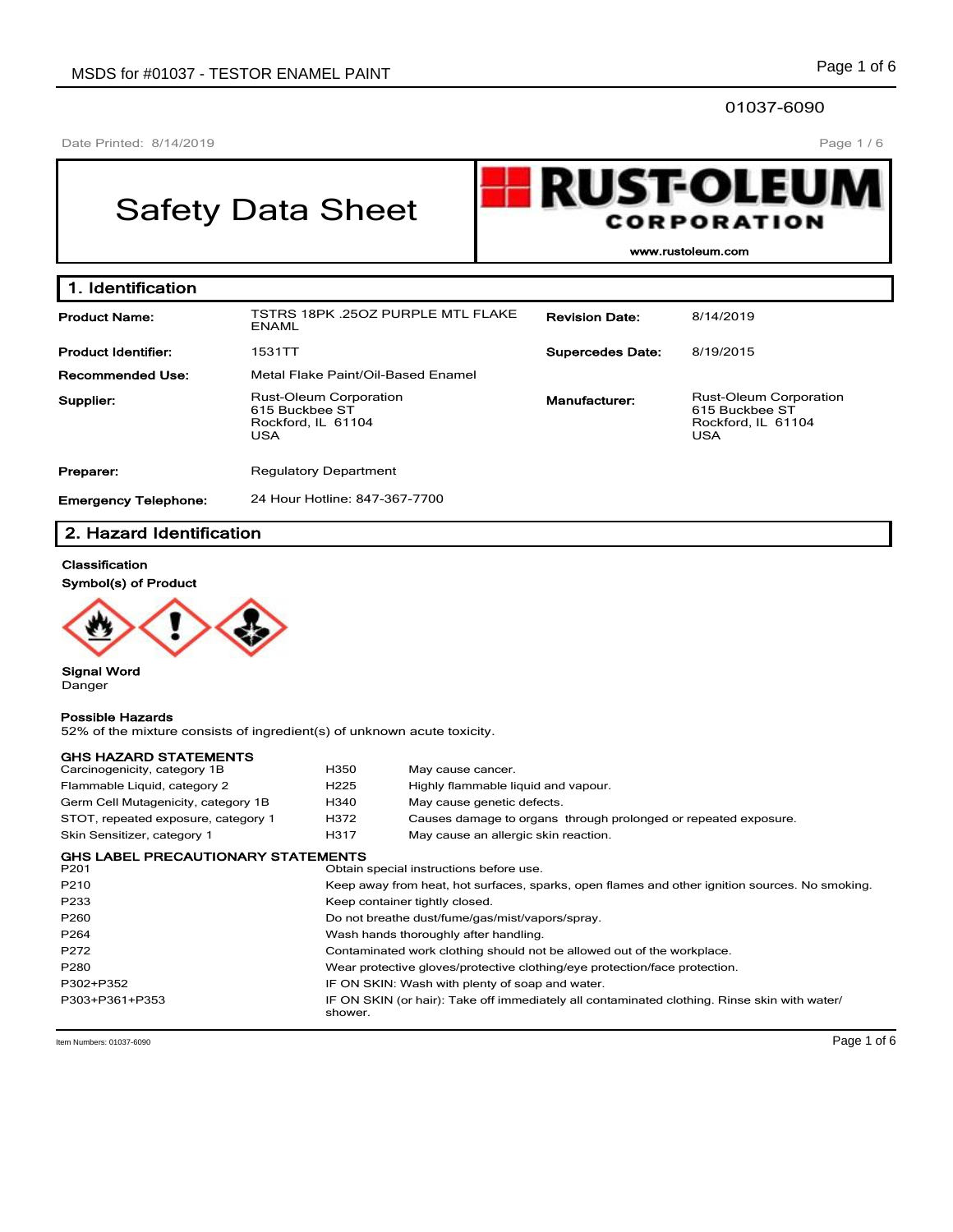| Date Printed: 8/14/2019                 | Page 2/6                                                                                              |
|-----------------------------------------|-------------------------------------------------------------------------------------------------------|
| P308+P313                               | IF exposed or concerned: Get medical advice/attention.                                                |
| P314                                    | Get medical advice/attention if you feel unwell.                                                      |
| P321                                    | For specific treatment see label                                                                      |
| P333+P313                               | If skin irritation or rash occurs: Get medical advice/attention.                                      |
| P370+P378                               | In case of fire: Use alcohol film forming foam, carbon dioxide, dry chemical, dry sand to extinguish. |
| P403+P235                               | Store in a well-ventilated place. Keep cool.                                                          |
| P405                                    | Store locked up.                                                                                      |
| P <sub>501</sub>                        | Dispose of contents/container in accordance with local, regional and national regulations.            |
| <b>GHS SDS PRECAUTIONARY STATEMENTS</b> |                                                                                                       |
| P240                                    | Ground/bond container and receiving equipment.                                                        |
| P <sub>241</sub>                        | Use explosion-proof electrical/ventilating/lighting/equipment.                                        |
| P242                                    | Use only non-sparking tools.                                                                          |
| P243                                    | Take precautionary measures against static discharge.                                                 |
| P270                                    | Do not eat, drink or smoke when using this product.                                                   |
| P363                                    | Wash contaminated clothing before reuse.                                                              |

# **3. Composition / Information On Ingredients**

## **HAZARDOUS SUBSTANCES**

| <b>Chemical Name</b>                   | CAS-No.    | $Wt.$ %<br>Range | <b>GHS Symbols</b>    | <b>GHS Statements</b> |
|----------------------------------------|------------|------------------|-----------------------|-----------------------|
| <b>Mineral Spirits</b>                 | 64742-88-7 | 25-50            | GHS08                 | H304-372              |
| Naphtha, Petroleum, Hydrotreated Light | 64742-49-0 | $10 - 25$        | GHS08                 | H <sub>304</sub>      |
| Octane                                 | 111-65-9   | $1.0 - 2.5$      | GHS02-GHS07-<br>GHS08 | H225-304-315-336      |
| n-Heptane                              | 142-82-5   | $1.0 - 2.5$      | GHS02-GHS07-<br>GHS08 | H225-304-315-336      |
| <b>Stoddard Solvent</b>                | 8052-41-3  | $0.1 - 1.0$      | GHS08                 | H304-372              |
| Methyl Ethyl Ketoxime                  | $96-29-7$  | $0.1 - 1.0$      | GHS05-GHS06           | H302-312-317-318-331  |
| Titanium Dioxide                       | 13463-67-7 | $0.1 - 1.0$      | Not Available         | Not Available         |
| Naphtha (Petroleum), Heavy Alkylate    | 64741-65-7 | $0.1 - 1.0$      | GHS06-GHS08           | H304-331-340-350      |

# **4. First-Aid Measures**

**FIRST AID - EYE CONTACT:** Immediately flush eyes with plenty of water for at least 15 minutes holding eyelids open. Get medical attention. Do NOT allow rubbing of eyes or keeping eyes closed.

**FIRST AID - SKIN CONTACT:** Wash skin with soap and water. Remove contaminated clothing. Get medical attention if irritation develops or persists.

**FIRST AID - INHALATION:** Remove to fresh air. If not breathing, give artificial respiration. If breathing is difficult, give oxygen. Get immediate medical attention. Do NOT use mouth-to-mouth resuscitation. If you experience difficulty in breathing, leave the area to obtain fresh air. If continued difficulty is experienced, get medical assistance immediately.

**FIRST AID - INGESTION:** Aspiration hazard: Do not induce vomiting or give anything by mouth because this material can enter the lungs and cause severe lung damage. Get immediate medical attention. If swallowed, get medical attention.

# **5. Fire-Fighting Measures**

**EXTINGUISHING MEDIA:** Alcohol Film Forming Foam, Carbon Dioxide, Dry Chemical, Dry Sand, Water Fog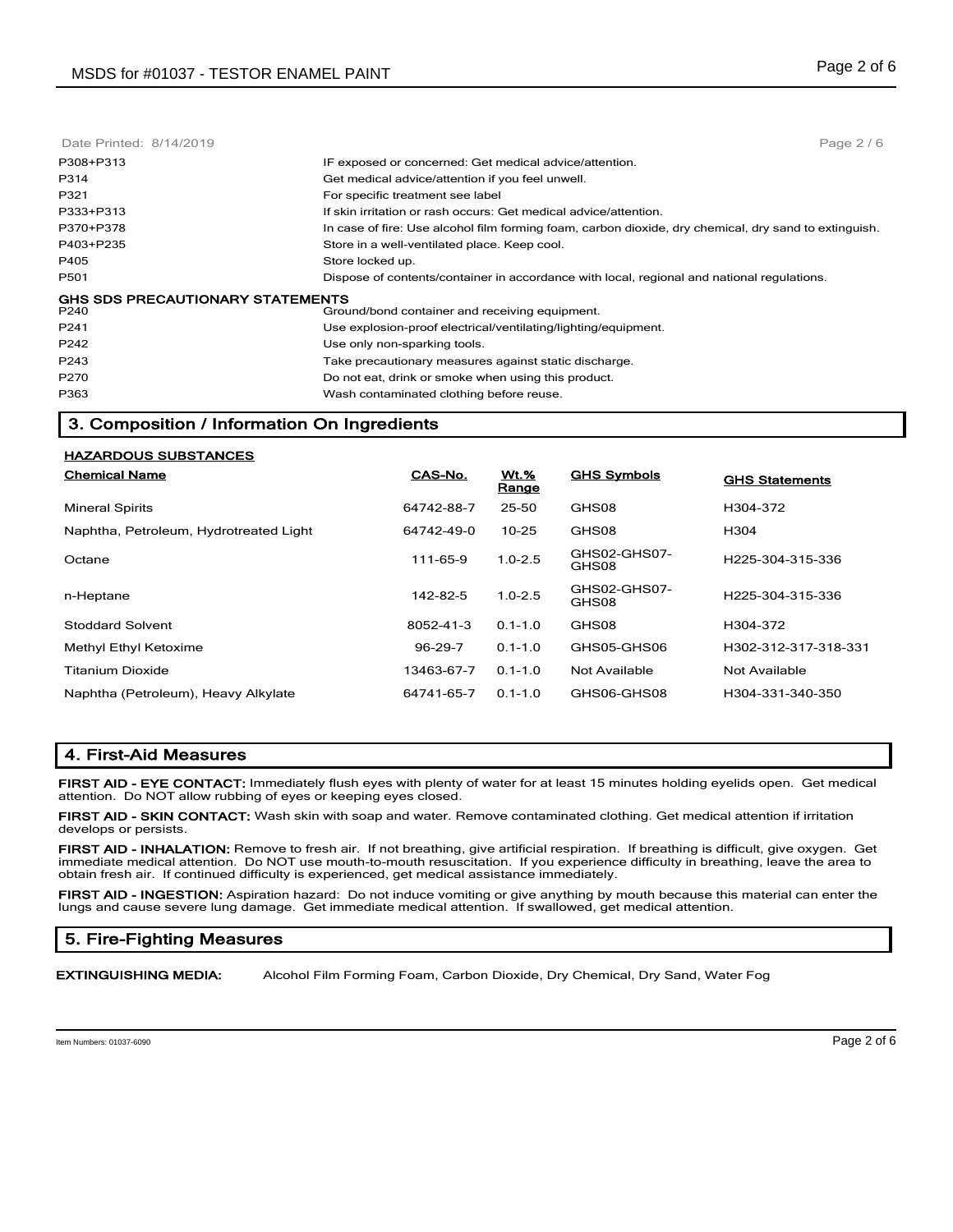Page 3 / 6

**UNUSUAL FIRE AND EXPLOSION HAZARDS:** Closed containers may explode when exposed to extreme heat due to buildup of steam. Keep containers tightly closed. Isolate from heat, electrical equipment, sparks and open flame. No unusual fire or explosion hazards noted.

**SPECIAL FIREFIGHTING PROCEDURES:** Water may be used to cool closed containers to prevent pressure buildup and possible autoignition or explosion. Evacuate area and fight fire from a safe distance. Use water spray to keep fire-exposed containers cool. Containers may explode when heated.

**Special Fire and Explosion Hazard (Combustible Dust):** No Information

### **6. Accidental Release Measures**

**STEPS TO BE TAKEN IF MATERIAL IS RELEASED OR SPILLED:** Remove all sources of ignition, ventilate area and remove with inert absorbent and non-sparking tools. Dispose of according to local, state (provincial) and federal regulations. Do not incinerate closed containers. Ventilate area, isolate spilled material, and remove with inert absorbent. Dispose of contaminated absorbent, container, and unused contents in accordance with local, state, and federal regulations.

# **7. Handling and Storage**

**HANDLING:** Wash thoroughly after handling. Wash hands before eating. Remove contaminated clothing and launder before reuse. Use only with adequate ventilation. Follow all SDS and label precautions even after container is emptied because it may retain product residues. Avoid breathing fumes, vapors, or mist. Avoid contact with eyes, skin and clothing.

**STORAGE:** Store in a dry, well ventilated place. Keep container tightly closed when not in use. Keep containers tightly closed. Isolate from heat, electrical equipment, sparks and open flame. Do not store above 120 ° F. Store large quantities in buildings designed and protected for storage of NFPA Class II combustible liquids. Keep away from heat, sparks, flame and sources of ignition. Avoid excess heat. Product should be stored in tightly sealed containers and protected from heat, moisture, and foreign materials.

**Advice on Safe Handling of Combustible Dust:** No Information

# **8. Exposure Controls / Personal Protection**

| <b>Chemical Name</b>                             | CAS-No.    | Weight %<br>Less Than | <b>ACGIH TLV-</b><br><b>TWA</b> | <b>ACGIH TLV-</b><br><b>STEL</b> | <b>OSHA PEL-TWA</b> | <b>OSHA PEL-</b><br><b>CEILING</b> |
|--------------------------------------------------|------------|-----------------------|---------------------------------|----------------------------------|---------------------|------------------------------------|
| <b>Mineral Spirits</b>                           | 64742-88-7 | 30.0                  | N.E.                            | N.E.                             | N.E.                | N.E.                               |
| Naphtha, Petroleum,<br><b>Hydrotreated Light</b> | 64742-49-0 | 25.0                  | N.E.                            | N.E.                             | N.E.                | N.E.                               |
| Octane                                           | 111-65-9   | 5.0                   | 300 ppm                         | N.E.                             | 500 ppm             | N.E.                               |
| n-Heptane                                        | 142-82-5   | 5.0                   | $400$ ppm                       | 500 ppm                          | 500 ppm             | N.E.                               |
| <b>Stoddard Solvent</b>                          | 8052-41-3  | 1.0                   | $100$ ppm                       | N.E.                             | 500 ppm             | N.E.                               |
| <b>Methyl Ethyl Ketoxime</b>                     | 96-29-7    | 1.0                   | 10 ppm                          | N.E.                             | N.E.                | N.E.                               |
| <b>Titanium Dioxide</b>                          | 13463-67-7 | 1.0                   | $10 \text{ mg/m}$               | N.E.                             | $15 \text{ mg/m}$   | N.E.                               |
| Naphtha (Petroleum), Heavy<br>Alkylate           | 64741-65-7 | 1.0                   | N.E.                            | N.E.                             | N.E.                | N.E.                               |

### **PERSONAL PROTECTION**

**ENGINEERING CONTROLS:** Use process enclosures, local exhaust ventilation, or other engineering controls to control airborne levels below recommended exposure limits. Prevent build-up of vapors by opening all doors and windows to achieve crossventilation.

**RESPIRATORY PROTECTION:** A respiratory protection program that meets OSHA 1910.134 and ANSI Z88.2 requirements must be followed whenever workplace conditions warrant a respirator's use. A NIOSH/MSHA approved air purifying respirator with an organic vapor cartridge or canister may be permissible under certain circumstances where airborne concentrations are expected to exceed exposure limits.

Protection provided by air purifying respirators is limited. Use a positive pressure air supplied respirator if there is any potential for an uncontrolled release, exposure levels are not known, or in any other circumstances where air purifying respirators may not provide adequate protection.

**SKIN PROTECTION:** Use gloves to prevent prolonged skin contact. Nitrile or Neoprene gloves may afford adequate skin protection. **EYE PROTECTION:** Use safety eyewear designed to protect against splash of liquids.

**OTHER PROTECTIVE EQUIPMENT:** Refer to safety supervisor or industrial hygienist for further guidance regarding types of personal protective equipment and their applications.

**HYGIENIC PRACTICES:** Wash thoroughly with soap and water before eating, drinking or smoking. Remove contaminated clothing immediately and launder before reuse.

**Engineering Measures for Combustible Dust:** No Information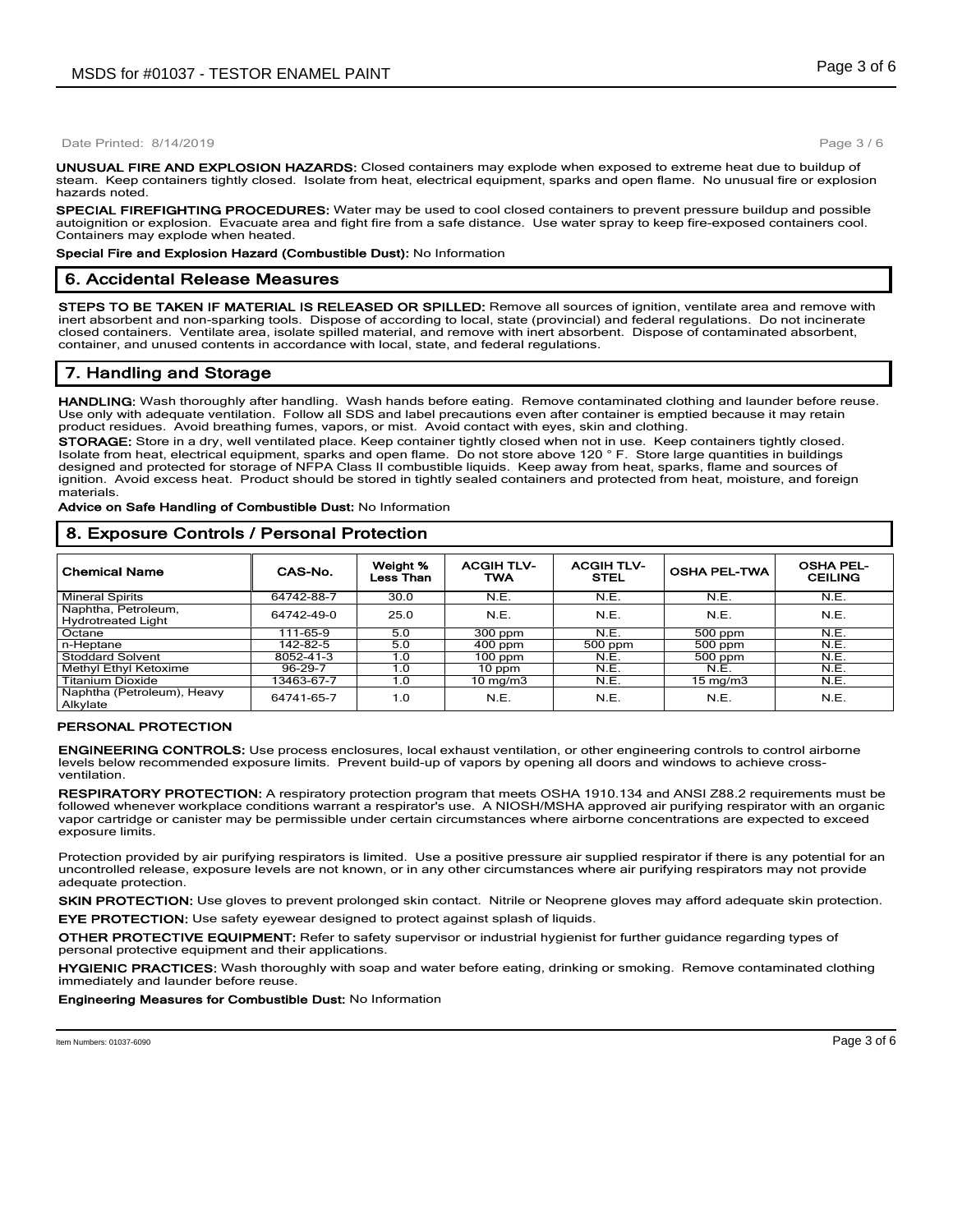### **9. Physical and Chemical Properties**

| Appearance:                 | Liauid                     | <b>Physical State:</b>            |
|-----------------------------|----------------------------|-----------------------------------|
| Odor:                       | Solvent Like               | <b>Odor Threshold:</b>            |
| <b>Specific Gravity:</b>    | 0.892                      | pН:                               |
| Freeze Point, °C:           | N.D.                       | <b>Viscosity:</b>                 |
| <b>Solubility in Water:</b> | Negligible                 | Partition Coefficient, n-octanol/ |
| Decompostion Temp., °C:     | N.D.                       | water:                            |
| Boiling Range, °C:          | $246 - 150$                | Explosive Limits, vol%:           |
| Flammability:               | <b>Supports Combustion</b> | Flash Point, °C:                  |
| <b>Evaporation Rate:</b>    | Slower than Ether          | Auto-ignition Temp., °C:          |
| <b>Vapor Density:</b>       | Heavier than Air           | Vapor Pressure:                   |

| <b>Physical State:</b><br>Appearance:<br>Liauid<br>Liguid                         |  |
|-----------------------------------------------------------------------------------|--|
| <b>Odor Threshold:</b><br>Odor:<br><b>N.E.</b><br>Solvent Like                    |  |
| <b>Specific Gravity:</b><br>pH:<br>N.A.<br>0.892                                  |  |
| Freeze Point, °C:<br><b>Viscosity:</b><br>N.D.<br>N.D.                            |  |
| Solubility in Water:<br>Partition Coefficient. n-octanol/<br>Negligible           |  |
| N.D.<br>water:<br>Decompostion Temp., °C:<br>N.D.                                 |  |
| Boiling Range, °C:<br><b>Explosive Limits, vol%:</b><br>$0.9 - 7.6$<br>246 - 150  |  |
| Flammability:<br>Flash Point, °C:<br><b>Supports Combustion</b><br>20             |  |
| <b>Evaporation Rate:</b><br>Auto-ignition Temp., °C:<br>Slower than Ether<br>N.D. |  |
| Vapor Density:<br><b>Vapor Pressure:</b><br>Heavier than Air<br>N.D.              |  |

(See "Other information" Section for abbreviation legend)

# **10. Stability and Reactivity**

**CONDITIONS TO AVOID:** Avoid temperatures above 120°F (49°C). Avoid all possible sources of ignition.

**INCOMPATIBILITY:** Incompatible with strong oxidizing agents, strong acids and strong alkalies.

**HAZARDOUS DECOMPOSITION:** By open flame, carbon monoxide and carbon dioxide. When heated to decomposition, it emits acrid smoke and irritating fumes. Contains solvents which may form carbon monoxide, carbon dioxide, and formaldehyde.

**HAZARDOUS POLYMERIZATION:** Will not occur under normal conditions.

**STABILITY:** This product is stable under normal storage conditions.

# **11. Toxicological Information**

**EFFECTS OF OVEREXPOSURE - EYE CONTACT:** Causes Serious Eye Irritation

**EFFECTS OF OVEREXPOSURE - SKIN CONTACT:** Causes skin irritation. Allergic reactions are possible.

**EFFECTS OF OVEREXPOSURE - INHALATION:** Harmful if inhaled. High gas, vapor, mist or dust concentrations may be harmful if inhaled. Avoid breathing fumes, spray, vapors, or mist. High vapor concentrations are irritating to the eyes, nose, throat and lungs. Prolonged or excessive inhalation may cause respiratory tract irritation.

**EFFECTS OF OVEREXPOSURE - INGESTION:** Harmful if swallowed.

**EFFECTS OF OVEREXPOSURE - CHRONIC HAZARDS:** High concentrations may lead to central nervous system effects (drowsiness, dizziness, nausea, headaches, paralysis, and blurred vision) and/or damage. Reports have associated repeated and prolonged occupational overexposure to solvents with permanent brain and nervous system damage. Contains Titanium Dioxide. Titanium Dioxide is listed as a Group 2B-"Possibly carcinogenic to humans" by IARC. No significant exposure to Titanium Dioxide is thought to occur during the use of products in which Titanium Dioxide is bound to other materials, such as in paints during brush application or drying. Risk of overexposure depends on duration and level of exposure to dust from repeated sanding of surfaces or spray mist and the actual concentration of Titanium Dioxide in the formula. (Ref: IARC Monograph, Vol. 93, 2010)

**PRIMARY ROUTE(S) OF ENTRY:** Eye Contact, Ingestion, Inhalation, Skin Absorption, Skin Contact

## **ACUTE TOXICITY VALUES**

#### **The acute effects of this product have not been tested. Data on individual components are tabulated below:**

| CAS-No.    | <b>Chemical Name</b>                   | Oral LD50        | <b>Dermal LD50</b> | Vapor LC50      |
|------------|----------------------------------------|------------------|--------------------|-----------------|
| 64742-88-7 | <b>Mineral Spirits</b>                 | >19789 mg/kg Rat | >3000 mg/kg Rabbit | 4951 mg/L Rat   |
| 64742-49-0 | Naphtha, Petroleum, Hydrotreated Light | >5000 mg/kg Rat  | >3160 mg/kg Rabbit | >4951 mg/L Rat  |
| 111-65-9   | Octane                                 | N.E.             | NF                 | >23.36 mg/L Rat |
| 142-82-5   | n-Heptane                              | N.E.             | 3000 mg/kg Rabbit  | 103 mg/L Rat    |
| 96-29-7    | Methyl Ethyl Ketoxime                  | 930 mg/kg Rat    | 1100 mg/kg Rabbit  | >4.83 mg/L Rat  |
| 13463-67-7 | Titanium Dioxide                       | >10000 mg/kg Rat | 2500 mg/kg         | N.E.            |
| 64741-65-7 | Naphtha (Petroleum), Heavy Alkylate    | >7000 mg/kg Rat  | >2000 mg/kg Rabbit | >5.04 mg/L Rat  |

N.E. - Not Established

# **12. Ecological Information**

**ECOLOGICAL INFORMATION:** Product is a mixture of listed components.

# **13. Disposal Information**

Page 4 / 6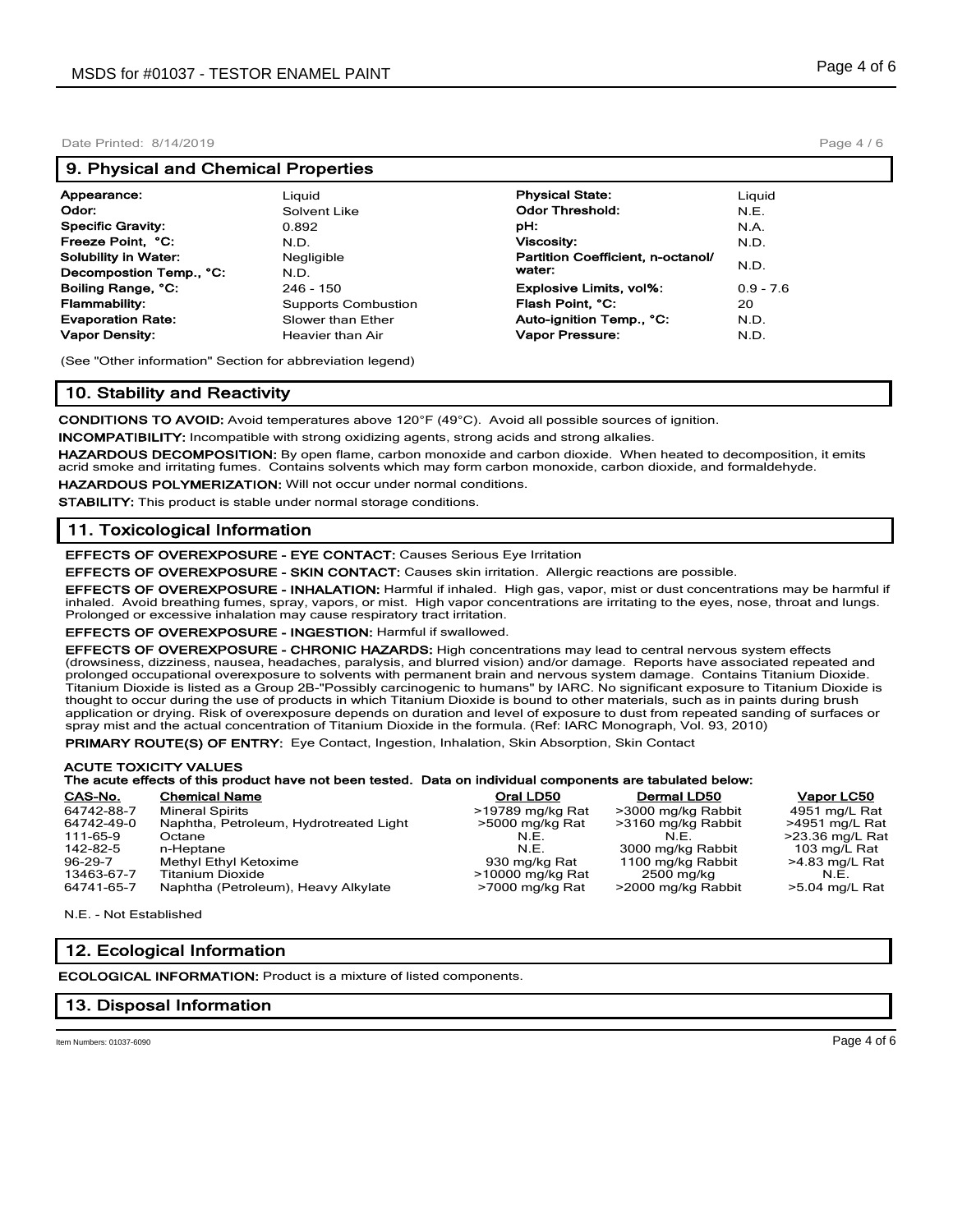Page 5 / 6

**DISPOSAL INFORMATION:** Do not incinerate closed containers. Dispose of material in accordance to local, state, and federal regulations and ordinances.

| 14. Transport Information    |                                                |                      |            |                                                |  |  |
|------------------------------|------------------------------------------------|----------------------|------------|------------------------------------------------|--|--|
|                              | Domestic (USDOT)                               | International (IMDG) | Air (IATA) | <b>TDG (Canada)</b>                            |  |  |
| <b>UN Number:</b>            | N.A.                                           | 1263                 | 1263       | N.A.                                           |  |  |
| <b>Proper Shipping Name:</b> | Paint Products in<br><b>Limited Quantities</b> | Paint                | Paint      | Paint Products in<br><b>Limited Quantities</b> |  |  |
| <b>Hazard Class:</b>         | N.A.                                           | 3                    | 3          | N.A.                                           |  |  |
| <b>Packing Group:</b>        | N.A.                                           | Ш                    | Ш          | N.A.                                           |  |  |
| <b>Limited Quantity:</b>     | Yes                                            | Yes                  | No.        | Yes                                            |  |  |

# **15. Regulatory Information**

# **U.S. Federal Regulations:**

### **CERCLA - SARA Hazard Category**

This product has been reviewed according to the EPA 'Hazard Categories' promulgated under Sections 311 and 312 of the Superfund Amendment and Reauthorization Act of 1986 (SARA Title III) and is considered, under applicable definitions, to meet the following categories:

Flammable (gases, aerosols, liquids, or solids), Carcinogenicity, Respiratory or Skin Sensitization, Specific target organ toxicity (single or repeated exposure), Germ cell mutagenicity

#### **Sara Section 313:**

This product contains the following substances subject to the reporting requirements of Section 313 of Title III of the Superfund Amendment and Reauthorization Act of 1986 and 40 CFR part 372: No Sara 313 components exist in this product.

#### **Toxic Substances Control Act:**

This product contains the following chemical substances subject to the reporting requirements of TSCA 12(b) if exported from the United States:

No TSCA 12(b) components exist in this product.

## **U.S. State Regulations:**

**California Proposition 65:**

**WARNING:** Cancer and Reproductive Harm - www.P65Warnings.ca.gov.